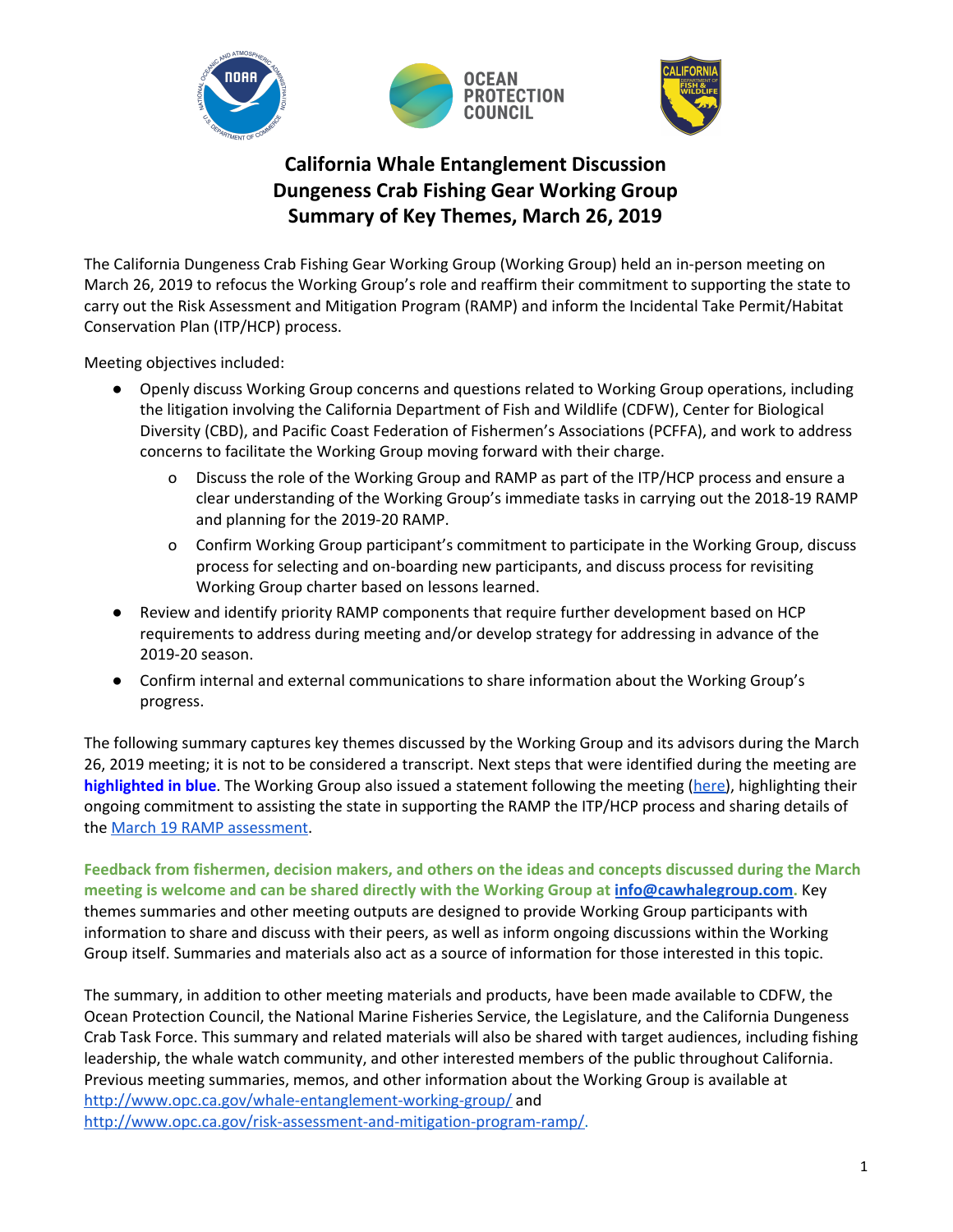### **CDFW Update, Settlement Agreement**

interests in keeping the fishery open while protecting whales. Details about the settlement are available <u>here</u>. CDFW Director Bonham announced to the Working Group that an agreement had been reached between CDFW, CBD, and PCFFA as a result of a lawsuit filed by the CDB in 2017. The lawsuit alleges that CDFW failed to protect whales from entanglements in California Dungeness crab fishing gear, as required by the Marine Mammal Protection Act (MMPA) and the Endangered Species Act (ESA). PCFFA intervened in the lawsuit in 2018. The federal court requested the three parties to work together to negotiate a settlement based on their similar

 Director Bonham discussed the terms of the settlement with the WG including timelines, needs for an Incidental Take Permit (ITP) and state rulemaking, the role of the Working Group/RAMP, and the difference between interim management and management once the ITP is in place. In order to fulfill the requirements of the settlement, CDFW highlighted their continued commitment to working with the Working Group. Director Bonham emphasized the value of the Working Group, which is reflected by their development of the RAMP, which is a cornerstone of the settlement reached with CBD.

The Working Group discussed the settlement agreement details with Director Bonham and CDFW staff.

- ● Working Group participants requested clarification about the inconsistency of closing the Northern Management Area in 2019, but not in 2020 and 2021. In addition, the Working Group inquired about why there was a focus on Districts 10 and 17 and if there was a possibility of narrowing down area closures to specific, smaller-scale spots where there are known entanglement issues.
	- Director Bonham explained that he couldn't share what was requested or said by the other parties during settlement conversations, but could discuss the implications of what was included in the settlement. Until the ITP is issued, the RAMP process will inform future fishing seasons and any need for restrictions to spring fishing. If entanglement risk is low however, closures may not be implemented in Districts 10 and 17. More targeted closure options to reduce entanglements will be the goal in future seasons. There is also a possibility that feasible ropeless gear technology will be available to allow for fishing to continue in areas that would otherwise be closed. In addition, if entanglement risk is determined to be low, the Director may reopen the season.
- **•** The Working Group discussed the timeline for the ITP and the role of other fixed gear fisheries.
	- ○ Director Bonham noted that the litigation and settlement agreement focused on the commercial Dungeness crab fishery, and the deadline for submitting a draft Habitat Conservation Plan is May 2020. CDFW is committed to meeting the terms of the settlement for the commercial Dungeness crab fishery, and is also exploring the need to include other fixed-gear fisheries. It is unclear at this time how/if other fixed-gear fisheries may be included in the ITP. NMFS stated that the ITP process is difficult and that many of the details will have to be worked out moving forward, but emphasized that NMFS would work closely with the CDFW in developing the ITP and HCP.
	- **○ CDFW and NMFS will consider the opportunity to have the Working Group participate in a HCP training.**
- **•** The Working Group discussed funding and data needed to support the RAMP and complementary projects including solar loggers, aerial surveys, gear innovations testing, and forage data.
	- CDFW's 2018-19 budget included additional funding and positions; two new positions and funding focused on expanding the Whale Safe Fisheries program. As part of the settlement agreement, the volunteer solar logger program will be moving forward, additional modeling options will be considered, and the Working Group will play a key role in implementing the RAMP during future fishing seasons.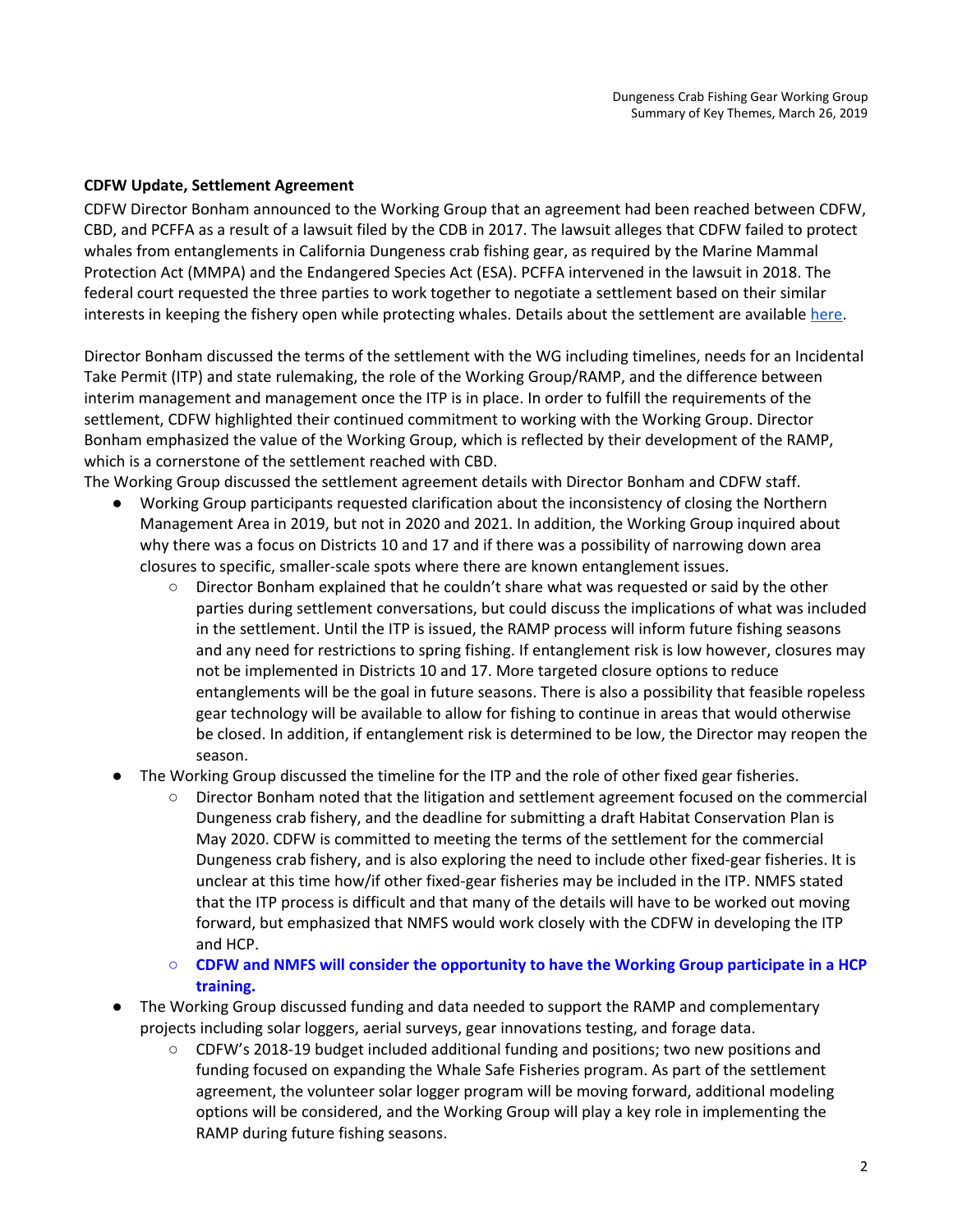## **April 15, 2019 Closure**

 The Dungeness crab 2018-2019 fishing season will close on April 15 statewide, all gear must be removed from the water by 11:59pm on April 15. CDFW requested guidance from the Working Group on the implementation of the April 15 statewide commercial Dungeness crab closure.

- ● *Gear Removal, Time Considerations:* Based on the favorable weather outlook, Working Group participants agreed that having two weeks to remove fishing gear from the water was enough time. Safety concerns, specifically under adverse weather conditions, were raised, particularly for smaller boats. The group discussed the role of waivers for fishermen unable to retrieve their gear by the April 15 deadline.
	- An emergency situation may require shorter timeframes in the future to remove gear and the Working Group suggested further investigation would be needed to determine how long it would take to pull gear in those circumstances.
	- The group also discussed the need to eliminate the illegal practice of "wet storage" (i.e., storing unbaited, open traps in the water for extended periods of time).
	- ○ **CDFW Marine Region will work with CDFW Law Enforcement Division (LED) to discuss waivers for fishermen unable to retrieve gear by April 15 due to weather/safety issues.**
- **•** Communicating with the Fleet: The Working Group discussed the need for clear communications to the fleet moving forward and the possibility of having fishermen send an email to notify CDFW that they are done fishing for the season to provide more detailed numbers on how many fishermen are still active in the fishery.
	- ○ **CDFW to develop communications (e.g., email, FAQs, etc.) to inform fleet about the settlement details, including the April 15, 2019 closure ([here](https://nrm.dfg.ca.gov/FileHandler.ashx?DocumentID=166274&inline&mc_cid=6982407a43&mc_eid=e27b678251)).**
- ● *Lost Fishing Gear Recovery:* Participants inquired about whether the Department's proposed lost fishing gear recovery program could commence sooner than mid-July now that the Dungeness crab fishing season is ending earlier. **CDFW will review the statute and regulations to determine if the lost fishing gear recovery program could begin shortly following the April 15, 2019 closure (see CDFW FAQs [here](https://nrm.dfg.ca.gov/FileHandler.ashx?DocumentID=166274&inline&mc_cid=6982407a43&mc_eid=e27b678251) for more information).** 
	- CDFW noted that gear retrieval under this program cannot occur until the proposed regulations are effective later this year. The Working Group also discussed the limitation outlined in the Title 14 regulation that allows six derelict traps to be pulled at a time and the need to explore a waiver for closures that happen in short time frames.
		- CDFW is on track to complete its rulemaking for a statewide gear recovery program, which should be in place for the 2019-20 fishing season.
	- ○ Some Working Group participants expressed concern that the waiver process for gear recovery has not been a smooth process to date. LED states that the waiver review process should take 24-48 hours. **Fishermen and LED to have an offline discussion regarding the timeliness of the waiver process.**

## **Evolution of the Working Group Role and RAMP**

 CDFW requested the Working Group continue to work with the state and its federal partners to further develop the RAMP and inform ongoing risk assessments and the development of related management recommendations. As part of this evolving role for the Working Group to assist CDFW in developing a HCP, the group discussed the need to update a number of core components to the Working Group's form and function.

● **Working Group Form:** The Working Group explored the need for updating their Charter ([here](http://www.opc.ca.gov/webmaster/_media_library/2016/08/Whales_WorkingGroup_Charter_Updated_May2017.pdf)) to better reflect the group's evolving role. There was discussion about how to have the Charter continue focusing on the Working Group's charge and shared goal—to support thriving whale populations and a thriving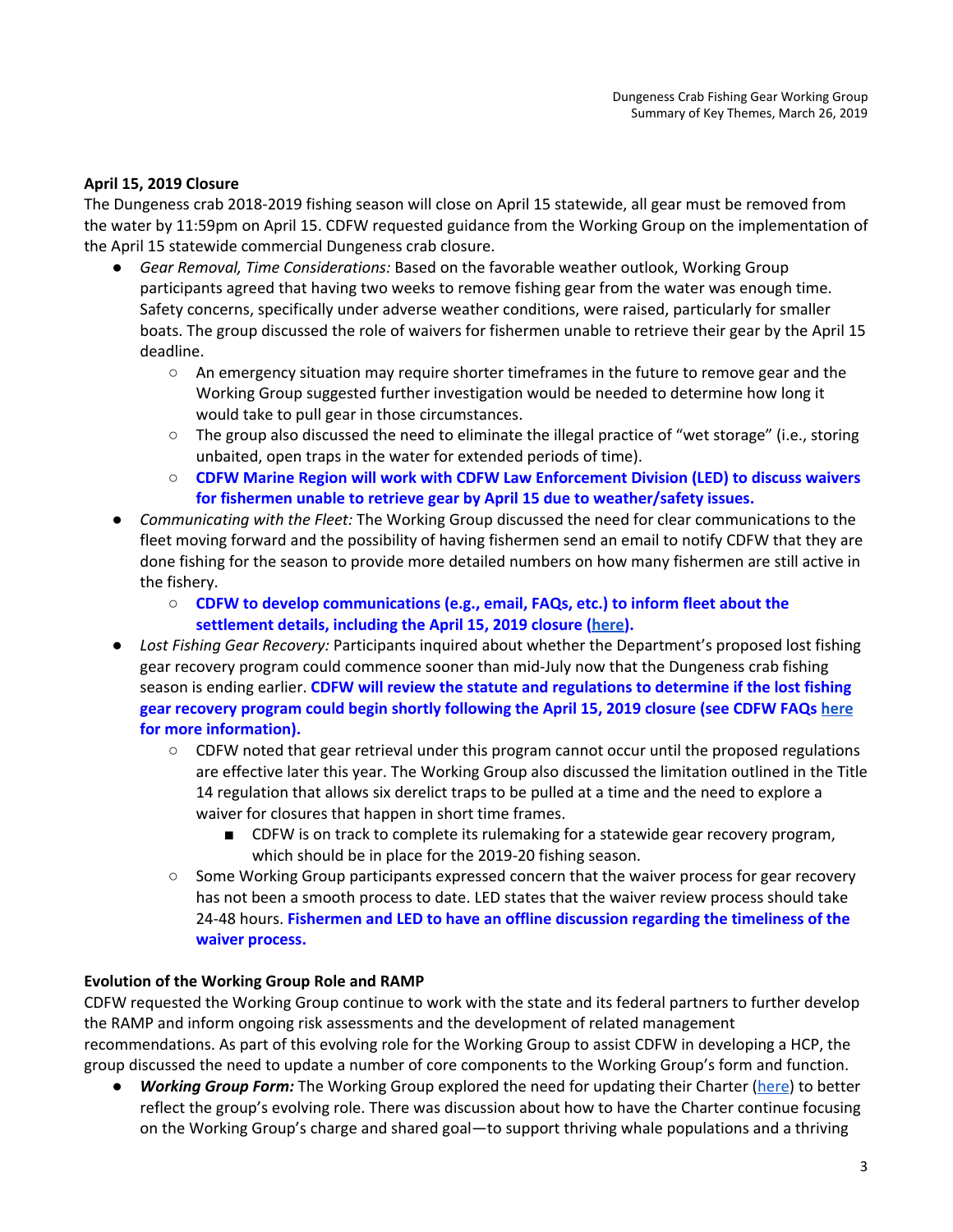Dungeness crab fishery—while making updates to be responsive the CDFW's request to support the ITP/HCP process. **The Working Group agreed that Strategic Earth and CDFW could make draft revisions to the Charter to share with the Working Group for input and feedback, with the goal of having it ready to share when recruiting new participants in May.** 

- ○ *Working Group Composition:* The Working Group discussed the need for soliciting and on-boarding new participants. Overall, participants expressed their continued commitment to the Working Group and supporting the RAMP. Several participants acknowledged they would need to step down at some point in the nearer-term and would like to work with CDFW to find suitable replacements. The Working Group discussed the challenge of recruiting new participants with the group's intensive meeting schedule. Potential solutions that were considered included creating a "job description" providing details of what it entails to be a Working Group participant, acquiring additional funding to reimburse participants for their time, staggering how current participants step down to retain historical knowledge, and ensuring there are suitable replacements for participants before they step down. New participant suggestions included a PCFFA representative, a processor, and one representative each from Santa Cruz, Avila/Port San Luis, and Trinidad/Eureka. The Working Group recommended updating past nominations forms to share with prospective participants. The Working Group also recommended using new technology to make remote meeting participation easier.
	- Agencies to finalize 2019 nomination materials to solicit for new Working Group  **participants, with the goal to have nomination requests out to the fleet by April 30. Consider the need for CDFW to attend port meetings to help with nomination process for fishing representatives .**
- ○ *Meeting Design:* The group discussed the benefits and challenges of having closed meetings and/or making Working Group meetings open to the public. Some participants thought public meetings would increase transparency and openness, while others expressed an appreciation for closed meetings which can lend to more open and honest discussions. There was continued support for making all Working Group meeting summaries and related materials publicly available. The group discussed the idea of having certain meetings public (e.g., HCP review meetings, Working Group updates) and other meetings be closed sessions (e.g., interim brainstorm discussions on RAMP development). Moving forward, the Working Group agreed to continue discussing how best to create a balance between transparency and support open lines of communication amongst Working Group participants.
- **RAMP Development and Function:** CDFW confirmed the RAMP as a core component of the settlement, and the HCP. The Title 14 rulemaking to formalize the RAMP is also scheduled to be completed by November 2020. To support these complementary processes, the group discussed the need for more objective and quantitative evaluation criteria to be developed for each risk assessment factor. The Working Group restated the need for better data to inform the RAMP, which could be made available through a variety of sources including ship-based surveys, aerial surveys, forage and ocean conditions datasets, and data gathered via solar loggers.
	- ○ *Risk Evaluations:* The group discussed the process in which the risk factors are evaluated and risk levels identified (green, yellow, red), including the role of the Working Group in the assessment process (i.e., when convened as an Evaluation Team). A Working Group participant suggested that it would be more efficient if, when coming into Evaluation Team discussions, the agencies developed a straw proposal of risk across all four factors based on best available information for the Working Group to review and respond to.
		- CDFW highlighted Appendix A in the settlement agreement, which outlines the need for the RAMP to include a decision matrix across the four factors that would identify certain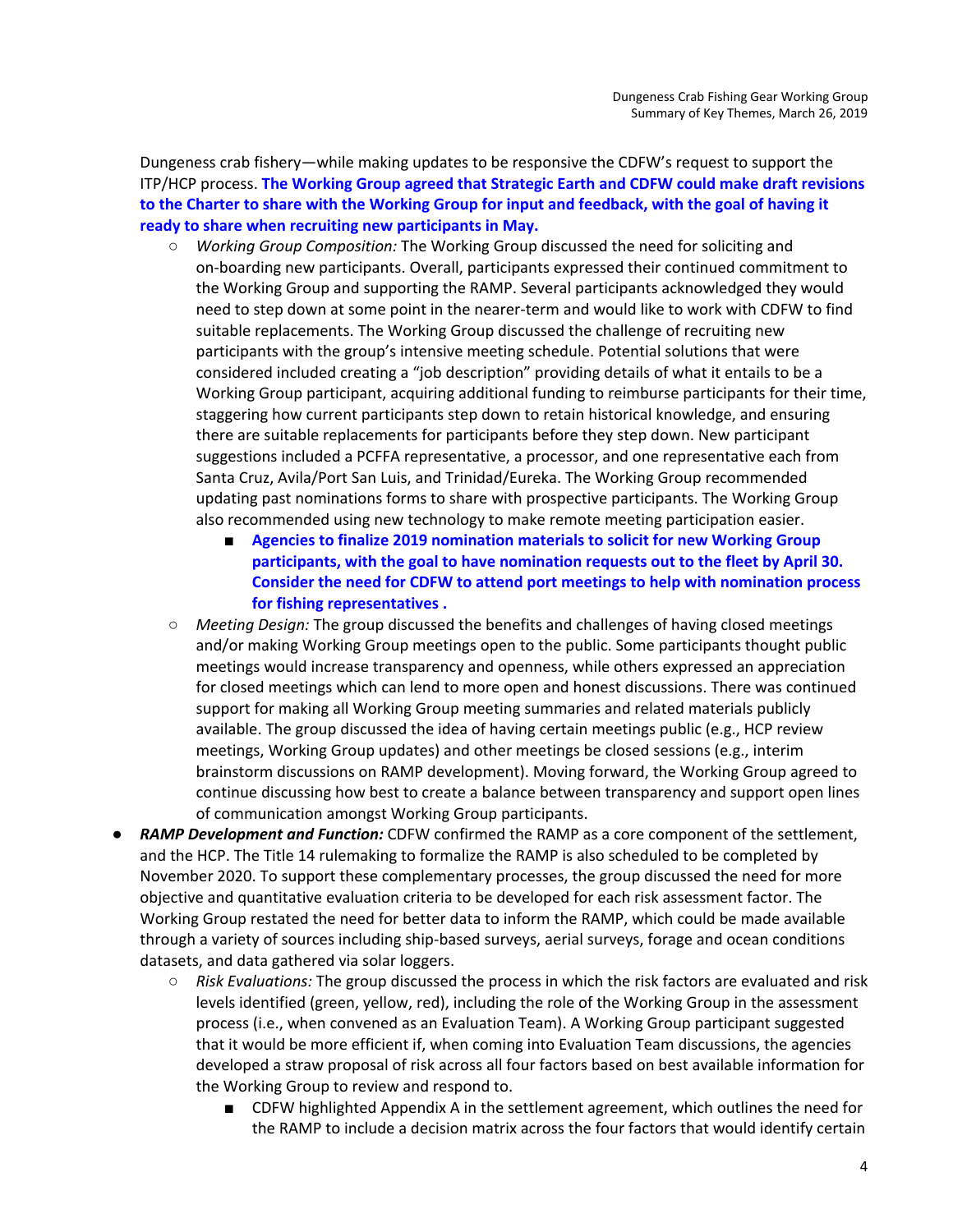triggers that would in turn result in a management response. The Working Group is considering how to incorporate this concept into the RAMP. **The Working Group will review Appendix A in greater detail and a meeting will be scheduled to initiate a focused discussion on Appendix A concepts.** 

- *NOAA Surveys:* The group expressed some confusion regarding language in the settlement requiring 'NOAA surveys' and agreed there was a need for more clarity on what this refers to. Some ideas brainstormed included those surveys that NOAA participates in and/or endorses, including aerial and vessel surveys, development of ocean indices, etc. Once this term is defined by the agencies, the group discussed the opportunity to provide more detail and clarity about 'NOAA surveys' as part of the RAMP rulemaking.
- *Whale Data:* The Working Group agreed the Whale Project Team should determine how to combine, integrate, and organize other whale-related data streams to inform the RAMP. Referencing the [Working Group's 2018-19 Recommendations Memo](http://www.opc.ca.gov/webmaster/_media_library/2018/10/Whales_WorkingGroupRecommendationsMemo_October2018_FINAL.pdf), the group agreed that the Whales Project Team should also identify where funding was needed to move this data integration and synthesis forward. The group also discussed the need for whale sighting information to be more specific (e.g., whales observed via an aerial or vessel survey must also including location and timing details). A participant suggested sail drones be considered as an innovative, low-cost alternative to collect on-the-water information.
	- The group acknowledged there is continued interest in gaining a better understanding of how data and information that informs the RAMP is evaluated and assessed, such as whale and gear concentration data gathered via aerial surveys. Learning about survey methods and how data and extrapolated is a priority for the group moving forward.
	- CDFW to consider developing user guides for RAMP data collection methods.  **Additionally, Strategic Earth to coordinate a Working Group call to talk through aerial survey methods, specifically.**
	- Kathi George, California Whale Rescue and Working Group participant, will work with  **the Whales Project Team to consider which available whales datasets could be constituted as 'NOAA surveys'.**
- ○ *Gear Innovations and Other Management Measures:* The Working Group briefly discussed the need to revisit the RAMP's <u>Management Measures Toolbox (MMT)</u> to build out a fuller suite of management options for consideration. This includes the development of gear innovations, including, but not limited to, ropeless gear technology. CDFW shared that if gear innovations such as ropeless gear are ready for use during this interim phase (i.e., before May 2020) the settlement agreement does include provisions for fishermen to use ropeless gear if an area is closed. CDFW would like to have a fully developed MMT to include in the RAMP rulemaking (November 2020), which would allow for increased flexibility when considering management measures for future fishing seasons.
- **RAMP Funding:** The Working Group brainstormed potential funding options to increase the available data to support the RAMP, including Section 6 funding, the General Funds via OPC, and continued funding support for Working Group operations that has been provided by TNC. As the main funders of the Working Group, it was suggested that OPC and TNC work with CDFW and NMFS to consider what OPC/TNC funding agreement expires in July 2019. funding is needed in the short-term and to prioritize next steps, keeping in mind that the current
	- **○ OPC, CDFW, NMFS, and TNC to convene a meeting to discuss funding priorities and related next steps.**
- *External Communications:* The Working Group discussed the trade-offs of having CDFW act as the primary source of RAMP related communications to the fleet.